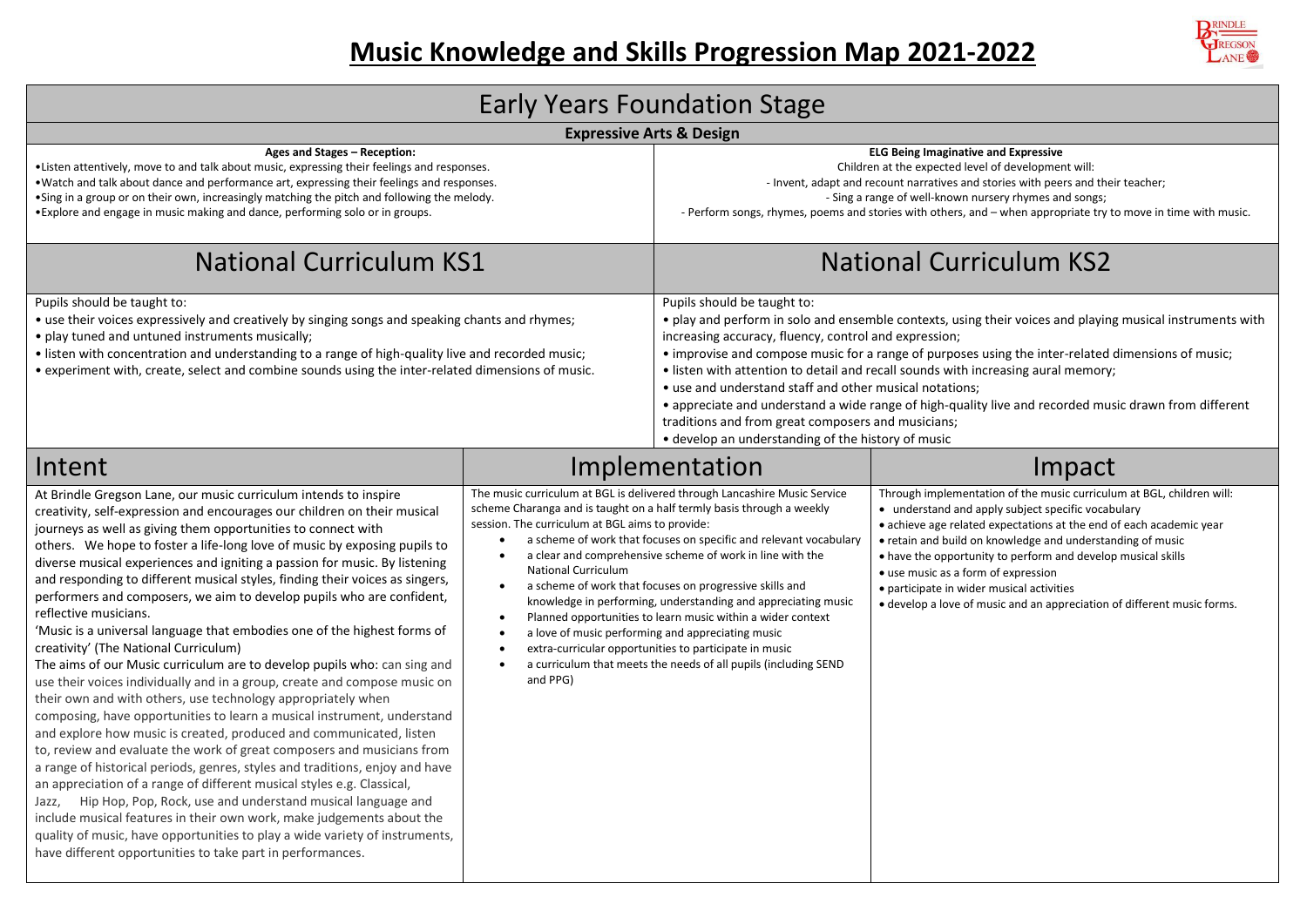|                       |               | Y1                                                                                                                                                                | <b>Y2</b>                                                                                                                                                                 | <b>Y3</b>                                                                                                                                                                                                                                                                                                                                                                                                                                                                                          | Y4                                                                                                                                                                                                                                                                                                                                                                                                                                                                                                                                                                                                                 | <b>Y5</b>                                                                                                                                                                                                                                                                                                                                                                                                                                                                                                                                                                                                                                                                                                                                                                                                                              | <b>Y6</b>                                                                                                                                                                                                                                                                                                                                                                                                                                                                                                                                                                                                                                                                                                                                                                                                                                                                                                          |
|-----------------------|---------------|-------------------------------------------------------------------------------------------------------------------------------------------------------------------|---------------------------------------------------------------------------------------------------------------------------------------------------------------------------|----------------------------------------------------------------------------------------------------------------------------------------------------------------------------------------------------------------------------------------------------------------------------------------------------------------------------------------------------------------------------------------------------------------------------------------------------------------------------------------------------|--------------------------------------------------------------------------------------------------------------------------------------------------------------------------------------------------------------------------------------------------------------------------------------------------------------------------------------------------------------------------------------------------------------------------------------------------------------------------------------------------------------------------------------------------------------------------------------------------------------------|----------------------------------------------------------------------------------------------------------------------------------------------------------------------------------------------------------------------------------------------------------------------------------------------------------------------------------------------------------------------------------------------------------------------------------------------------------------------------------------------------------------------------------------------------------------------------------------------------------------------------------------------------------------------------------------------------------------------------------------------------------------------------------------------------------------------------------------|--------------------------------------------------------------------------------------------------------------------------------------------------------------------------------------------------------------------------------------------------------------------------------------------------------------------------------------------------------------------------------------------------------------------------------------------------------------------------------------------------------------------------------------------------------------------------------------------------------------------------------------------------------------------------------------------------------------------------------------------------------------------------------------------------------------------------------------------------------------------------------------------------------------------|
| Appraise<br>isten and | Knowledge     | .To know 5 songs off by heart.<br>. To know what the songs are<br>about.<br>.To know and recognise the<br>sound and names of some of<br>the instruments they use. | • To know five songs off by<br>heart.<br>• To know some songs have a<br>chorus or a response/<br>answer part.<br>• To know that songs have a<br>musical style.            | To know five songs from<br>memory and who sang them<br>or wrote them.<br>To know the style of the five<br>songs.<br>To choose one song and be<br>able to talk about:<br>-Its lyrics: what the song is<br>about<br>-Any musical dimensions<br>featured in the song, and<br>where they are used (texture,<br>dynamics, tempo, rhythm and<br>pitch)<br>-Identify the main sections of<br>the song (introduction, verse,<br>chorus etc.)<br>-Name some of the<br>instruments they heard in the<br>song | . To know five songs from<br>memory and who sang them<br>or wrote them.<br>To know the style of the five<br>songs.<br>• To choose one song and be<br>able to talk about:<br>Some of the style indicators<br>of that song (musical<br>characteristics that give the<br>song its style).<br>The lyrics: what the song is<br>about.<br>Any musical dimensions<br>featured in the song and<br>where they are used (texture,<br>dynamics, tempo, rhythm<br>and pitch).<br>Identify the main sections of<br>the song (introduction, verse,<br>chorus etc).<br>Name some of the<br>instruments they heard in the<br>song. | • To know five songs from<br>memory, who sang or wrote<br>them, when they were<br>written and, if possible, why?<br>• To know the style of the five<br>songs and to name other<br>songs from the Units in those<br>styles.<br>To choose two or three other<br>songs and be able to talk<br>about:<br>• Some of the style indicators<br>of the songs (musical<br>characteristics that give the<br>songs their style)<br>• The lyrics: what the songs<br>are about<br>• Any musical dimensions<br>featured in the songs and<br>where they are used<br>(texture, dynamics, tempo,<br>rhythm and pitch)<br>• Identify the main sections of<br>the songs (intro, verse<br>chorus etc.)<br>• Name some of the<br>instruments they heard in<br>the songs<br>• The historical context of the<br>songs. What else was going<br>on at this time? | • To know five songs from<br>memory, who sang or wrote<br>them, when they were written<br>and why?<br>• To know the style of the<br>songs and to name other<br>songs from the Units in those<br>styles.<br>To choose three or four other<br>songs and be able to talk<br>about:<br>• The style indicators of the<br>songs (musical characteristics<br>that give the songs their style)<br>• The lyrics: what the songs<br>are about<br>• Any musical dimensions<br>featured in the songs and<br>where they are used (texture,<br>dynamics, tempo, rhythm,<br>pitch and timbre)<br>• Identify the structure of the<br>songs (intro, verse, chorus<br>etc.)<br>• Name some of the<br>instruments used in the songs<br>• The historical context of the<br>songs. What else was going on<br>at this time, musically and<br>historically?<br>• Know and talk about that<br>fact that we each have a<br>musical identity |
|                       | <b>Skills</b> | • To learn how they can enjoy<br>moving to music by dancing,<br>marching, being animals or<br>pop stars.                                                          | • To learn how they can enjoy<br>moving to music by dancing,<br>marching, being animals or<br>pop stars.<br>• To learn how songs can tell a<br>story or describe an idea. | . To confidently identify and<br>move to the pulse.<br>To think about what the words<br>of a song mean.<br>• To take it in turn to discuss<br>how the song makes them<br>feel.<br>Listen carefully and<br>respectfully to other people's<br>thoughts about the music.                                                                                                                                                                                                                              | • To confidently identify and<br>move to the pulse.<br>• To talk about the musical<br>dimensions working together<br>in the Unit songs eg if the song<br>gets louder in the chorus<br>(dynamics).<br>• Talk about the music and<br>how it makes them feel.<br>• Listen carefully and<br>respectfully to other people's<br>thoughts about the music.<br>• When you talk try to use<br>musical words.                                                                                                                                                                                                                | • To identify and move to the<br>pulse with ease.<br>• To think about the message<br>of songs.<br>• To compare two songs in the<br>same style, talking about<br>what stands out musically in<br>each of them, thei<br>similarities and differences.<br>• Listen carefully and<br>respectfully to other<br>people's thoughts about the<br>music.<br>• When you talk try to use<br>musical words.<br>• To talk about the musical<br>dimensions working together<br>in the Unit songs.<br>• Talk about the music and<br>how it makes you feel.                                                                                                                                                                                                                                                                                            | • To identify and move to the<br>pulse with ease.<br>• To think about the message of<br>songs.<br>• To compare two songs in the<br>same style, talking about what<br>stands out musically in each of<br>them, their similarities and<br>differences.<br>• Listen carefully and respectfully<br>to other people's thoughts<br>about the music.<br>• Use musical words when talking<br>about the songs.<br>• To talk about the musical<br>dimensions working together in<br>the Unit songs.<br>. Talk about the music and how it<br>makes you feel, using musical<br>language to describe the music.                                                                                                                                                                                                                                                                                                                 |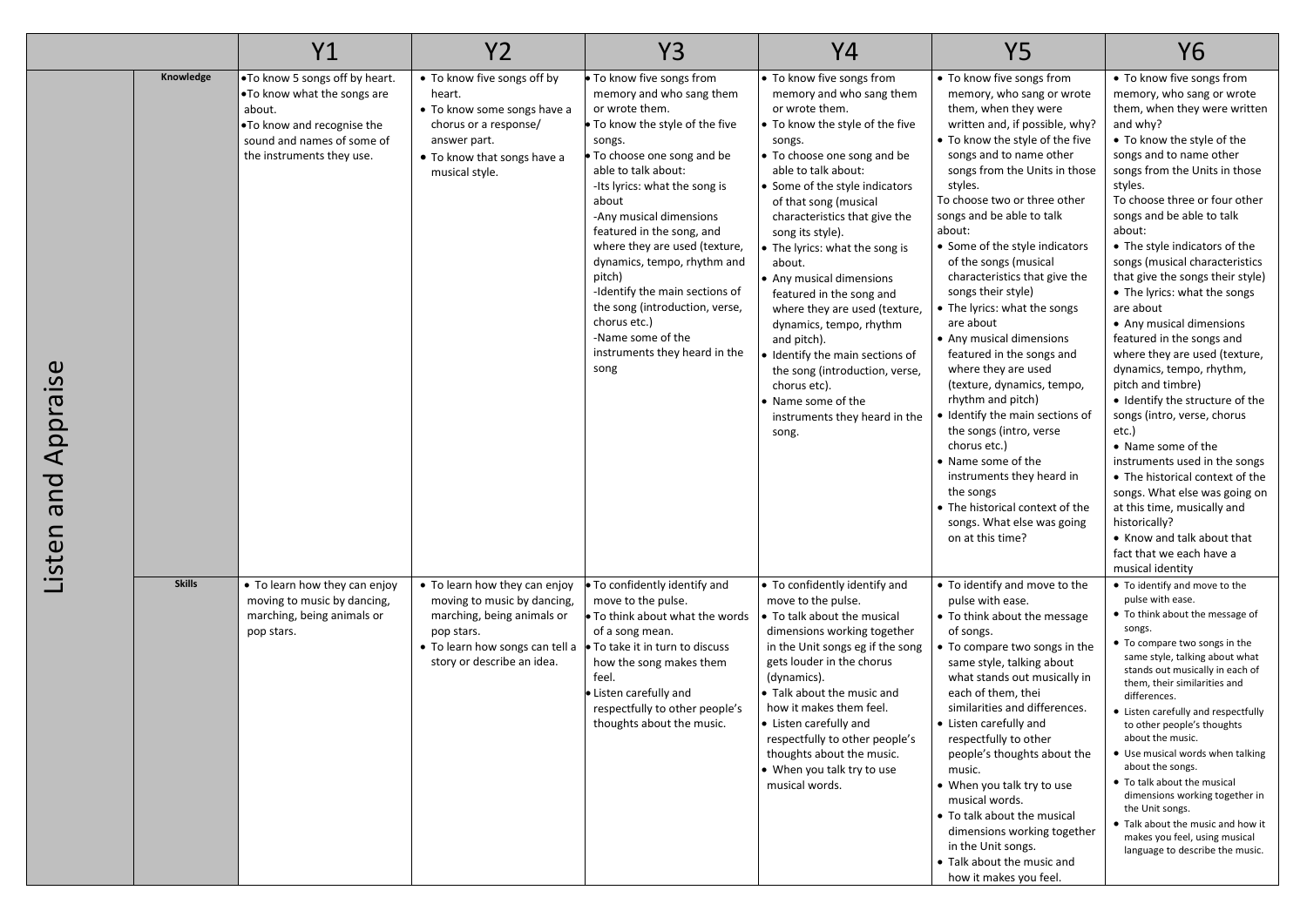|         |               | Y1                                                                                                                                                                                                                                                                          | <b>Y2</b>                                                                                                                                                                                                                                                                                                                             | Y3                                                                                                                                                                                                                                                                                                                                                                                           | Y4                                                                                                                                                                                                                                                                                                                                                                                                                                                                                           | <b>Y5</b>                                                                                                                                                                                                                                                                                                                                                                                                                                     | <b>Y6</b>                                                                                                                                                                                                                                                                                                                                                                                                                                                                                                                                               |
|---------|---------------|-----------------------------------------------------------------------------------------------------------------------------------------------------------------------------------------------------------------------------------------------------------------------------|---------------------------------------------------------------------------------------------------------------------------------------------------------------------------------------------------------------------------------------------------------------------------------------------------------------------------------------|----------------------------------------------------------------------------------------------------------------------------------------------------------------------------------------------------------------------------------------------------------------------------------------------------------------------------------------------------------------------------------------------|----------------------------------------------------------------------------------------------------------------------------------------------------------------------------------------------------------------------------------------------------------------------------------------------------------------------------------------------------------------------------------------------------------------------------------------------------------------------------------------------|-----------------------------------------------------------------------------------------------------------------------------------------------------------------------------------------------------------------------------------------------------------------------------------------------------------------------------------------------------------------------------------------------------------------------------------------------|---------------------------------------------------------------------------------------------------------------------------------------------------------------------------------------------------------------------------------------------------------------------------------------------------------------------------------------------------------------------------------------------------------------------------------------------------------------------------------------------------------------------------------------------------------|
| Singing | Knowledge     | To confidently sing or rap five<br>songs from memory and sing<br>them in unison.                                                                                                                                                                                            | • To confidently know and<br>sing five songs from<br>memory.<br>• To know that unison is<br>everyone singing at the<br>same time.<br>• Songs include other ways of<br>using the voice e.g. rapping<br>(spoken word).<br>. To know why we need to<br>warm up our voices.                                                               | To know and be able to talk<br>about:<br>Singing in a group can be<br>called a choir<br>Leader or conductor: A person<br>who the choir or group follow<br>Songs can make you feel<br>different things e.g. happy,<br>energetic or sad<br>Singing as part of an<br>ensemble or large group is<br>fun, but that you must listen<br>to each other<br>To know why you must warm<br>up your voice | To know and be able to talk<br>about:<br>• Singing in a group can be<br>called a choir<br>• Leader or conductor: A<br>person who the choir or group<br>follow<br>· Songs can make you feel<br>different things e.g. happy,<br>energetic or sad<br>• Singing as part of an<br>ensemble or large group is<br>fun, but that you must<br>· listen to each other<br>• Texture: How a solo singer<br>makes a thinner texture than a<br>large group<br>• To know why you must warm<br>up your voice | • To know and confidently sing<br>five songs and their parts from<br>memory and to sing them with<br>a strong internal pulse.<br>To choose a song and be able<br>to talk about:<br>• Its main features<br>• Singing in unison, the solo,<br>lead vocal, backing vocals or<br>$\bullet$ rapping<br>• To know what the song is<br>about and the meaning of the<br>lyrics<br>• To know and explain the<br>importance of warming up<br>your voice | • To know and confidently<br>sing five songs and their parts<br>from memory and to sing<br>them with a strong internal<br>pulse.<br>• To know about the style of<br>the songs so you can<br>represent the feeling and<br>context to your audience<br>To choose a song and be able<br>to talk about:<br>• Its main features<br>• Singing in unison, the solo,<br>lead vocal, backing vocals or<br>rapping<br>• To know what the song is<br>about and the meaning of the<br>lyrics<br>• To know and explain the<br>importance of warming up<br>your voice |
|         | <b>Skills</b> | • Learn about voices, singing<br>notes of different pitches<br>(high and low).<br>• Learn that they can make<br>different types of sounds<br>with their voices - you can<br>rap or say words in rhythm.<br>• Learn to start and stop<br>singing when following a<br>leader. | • Learn about voices singing<br>notes of different pitches<br>(high and low).<br>• Learn that they can make<br>different types of sounds<br>with their voices -you can<br>rap (spoken word with<br>rhythm).<br>• Learn to find a comfortable<br>singing position.<br>• Learn to start and stop<br>singing when following a<br>leader. | To sing in unison and in<br>simple two-parts.<br>· To demonstrate a good<br>singing posture.<br>• To follow a leader when<br>singing.<br>To enjoy exploring singing<br>solo.<br>To sing with awareness of<br>being 'in tune'.<br>To have an awareness of the<br>pulse internally when singing.                                                                                               | • To sing in unison and in<br>simple two-parts.<br>• To demonstrate a good<br>singing posture.<br>• To follow a leader when<br>singing.<br>• To enjoy exploring singing<br>solo.<br>• To sing with awareness of<br>being 'in tune'.<br>• To rejoin the song if lost.<br>• To listen to the group when<br>singing.                                                                                                                                                                            | • To sing in unison and to sing<br>backing vocals.<br>• To enjoy exploring singing<br>solo.<br>• To listen to the group when<br>singing.<br>• To demonstrate a good<br>singing posture.<br>• To follow a leader when<br>singing.<br>• To experience rapping and<br>solo singing.<br>• To listen to each other and<br>be aware of how you fit into<br>the group.<br>• To sing with awareness of<br>being 'in tune'.                            | • To sing in unison and to sing<br>backing vocals.<br>• To demonstrate a good<br>singing posture.<br>• To follow a leader when<br>singing.<br>• To experience rapping and<br>solo singing.<br>• To listen to each other and<br>be aware of how you fit into<br>the group.<br>• To sing with awareness of<br>being 'in tune'.                                                                                                                                                                                                                            |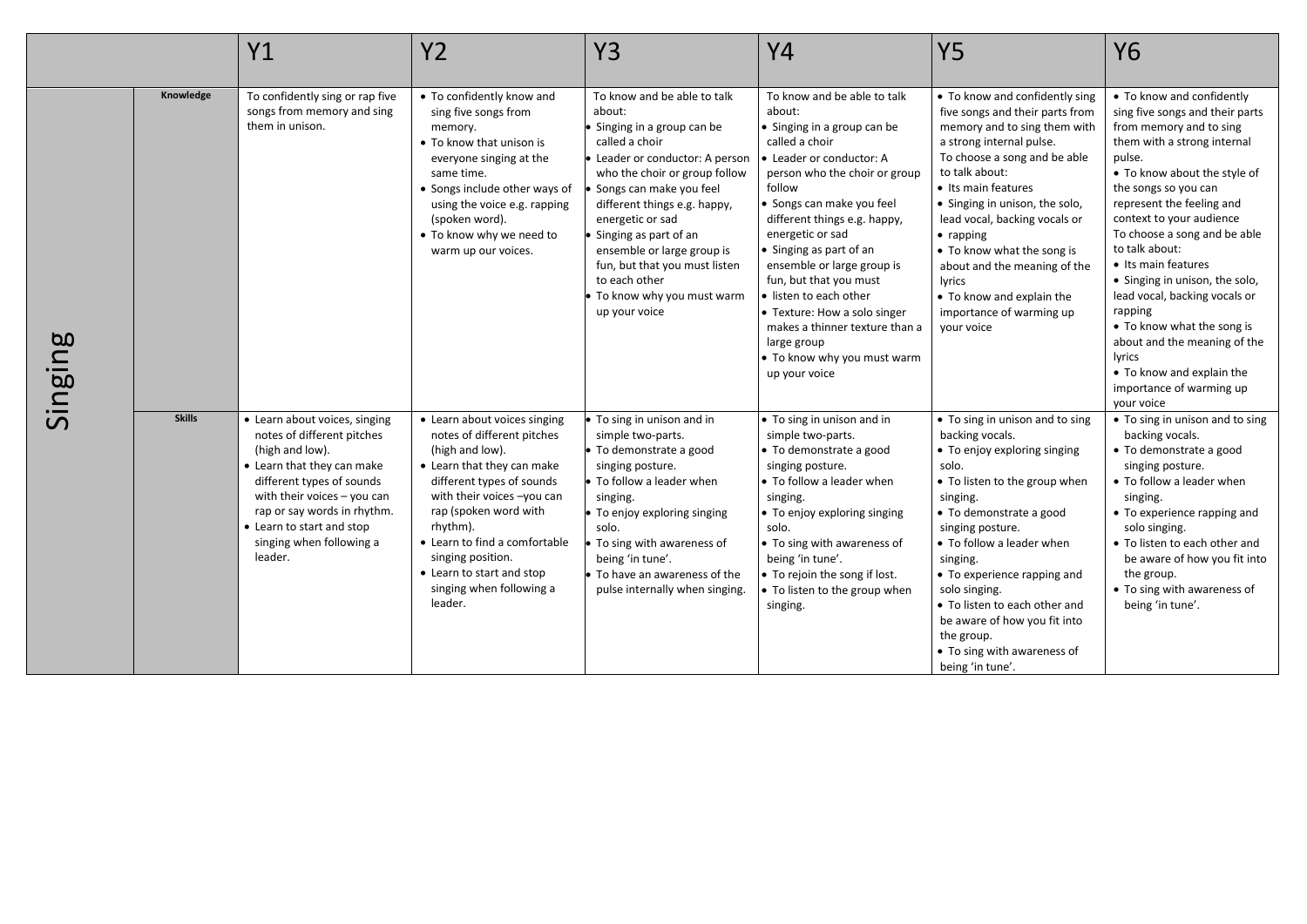|         |               | . Y1                                                                                                                                                                                                                                                                                                                                                                        | . Y <sub>2</sub>                                                                                                                                                                                                                                                                                                                                          | <b>Y3</b>                                                                                                                                                                                                                                                                                                                                                                                           | Υ4                                                                                                                                                                                                                                                                                                                                                                                                                                                                                                                               | <b>Y5</b>                                                                                                                                                                                                                                                                                                                                                                                                                                                                                                                                     | Y6                                                                                                                                                                                                                                                                                                                                                                                                                                                                                                                                            |
|---------|---------------|-----------------------------------------------------------------------------------------------------------------------------------------------------------------------------------------------------------------------------------------------------------------------------------------------------------------------------------------------------------------------------|-----------------------------------------------------------------------------------------------------------------------------------------------------------------------------------------------------------------------------------------------------------------------------------------------------------------------------------------------------------|-----------------------------------------------------------------------------------------------------------------------------------------------------------------------------------------------------------------------------------------------------------------------------------------------------------------------------------------------------------------------------------------------------|----------------------------------------------------------------------------------------------------------------------------------------------------------------------------------------------------------------------------------------------------------------------------------------------------------------------------------------------------------------------------------------------------------------------------------------------------------------------------------------------------------------------------------|-----------------------------------------------------------------------------------------------------------------------------------------------------------------------------------------------------------------------------------------------------------------------------------------------------------------------------------------------------------------------------------------------------------------------------------------------------------------------------------------------------------------------------------------------|-----------------------------------------------------------------------------------------------------------------------------------------------------------------------------------------------------------------------------------------------------------------------------------------------------------------------------------------------------------------------------------------------------------------------------------------------------------------------------------------------------------------------------------------------|
|         | Knowledge     | • Learn the names of the notes<br>in their instrumental part<br>from memory or when<br>written down.<br>• Learn the names of the<br>instruments they are playing.                                                                                                                                                                                                           | • Learn the names of the<br>notes in their instrumental<br>part from memory or when<br>written down.<br>• Know the names of untuned<br>percussion instruments<br>played in class.                                                                                                                                                                         | To know and be able to talk<br>about:<br>The instruments used in class<br>(a glockenspiel, a recorder)                                                                                                                                                                                                                                                                                              | To know and be able to talk<br>about:<br><b>.</b> The instruments used in class<br>(a glockenspiel, recorder or<br>xylophone).<br>. Other instruments they might<br>play or be played in a band or<br>orchestra or by their friends.                                                                                                                                                                                                                                                                                             | To know and be able to talk<br>about:<br>• Different ways of writing<br>music down $-$ e.g. staff<br>notation, symbols<br>• The notes C, D, E, F, G, A, B +<br>C on the treble stave<br>• The instruments they might<br>play or be played in a band<br>or orchestra or by their<br>friends.                                                                                                                                                                                                                                                   | To know and be able to talk<br>about:<br>• Different ways of writing<br>music down $-$ e.g. staff<br>notation, symbols<br>• The notes C, D, E, F, G, A, B +<br>C on the treble stave<br>• The instruments they might<br>play or be played in a band<br>or orchestra or by their<br>friends                                                                                                                                                                                                                                                    |
| Playing | <b>Skills</b> | • Treat instruments carefully<br>and with respect.<br>• Play a tuned instrumental<br>part with the song they<br>perform.<br>• Learn to play an instrumental<br>part that matches their<br>musical challenge, using one<br>of the differentiated parts (a<br>one-note part, a simple part,<br>medium part).<br>• Listen to and follow musical<br>instructions from a leader. | • Treat instruments carefully<br>and with respect.<br>• Learn to play a tuned<br>instrumental part that<br>matches their musical<br>challenge, using one of the<br>differentiated parts (a one-<br>note, simple or medium<br>part).<br>• Play the part in time with<br>the steady pulse.<br>• Listen to and follow musical<br>instructions from a leader. | To treat instruments carefully<br>and with respect.<br>Play any one, or all of four,<br>differentiated parts on a<br>tuned instrument - a one-<br>note, simple or medium part<br>or the melody of the song)<br>from memory or using<br>notation.<br>To rehearse and perform their<br>part within the context of the<br>Unit song.<br>To listen to and follow musical<br>instructions from a leader. | .To treat instruments carefully<br>and with respect.<br>. Play any one, or all four,<br>differentiated parts on a tuned<br>instrument - a one-note,<br>simple or medium part or the<br>melody of the song from<br>memory or using notation.<br>. To rehearse and perform their<br>part within the context of the<br>Unit song.<br><b>•To listen to and follow musical</b><br>instructions from a leader.<br><b>•To experience leading the</b><br>playing by making sure<br>everyone plays in the playing<br>section of the song. | • Play a musical instrument<br>with the correct technique<br>within the context of the Unit<br>song.<br>• Select and learn an<br>instrumental part that<br>matches their musical<br>challenge, using one of the<br>differentiated parts - a one-<br>note, simple or medium part<br>or the melody of the song<br>from memory or using<br>notation.<br>• To rehearse and perform<br>their part within the context of<br>the Unit song.<br>• To listen to and follow<br>musical instructions from a<br>leader.<br>• To lead a rehearsal session. | • Play a musical instrument<br>with the correct technique<br>within the context of the<br>Unit song.<br>• Select and learn an<br>instrumental part that<br>matches their musical<br>challenge, using one of the<br>differentiated parts - a one-<br>note, simple or medium part<br>or the melody of the song<br>from memory or using<br>notation.<br>• To rehearse and perform<br>their part within the context<br>of the Unit song.<br>• To listen to and follow<br>musical instructions from a<br>leader.<br>• To lead a rehearsal session. |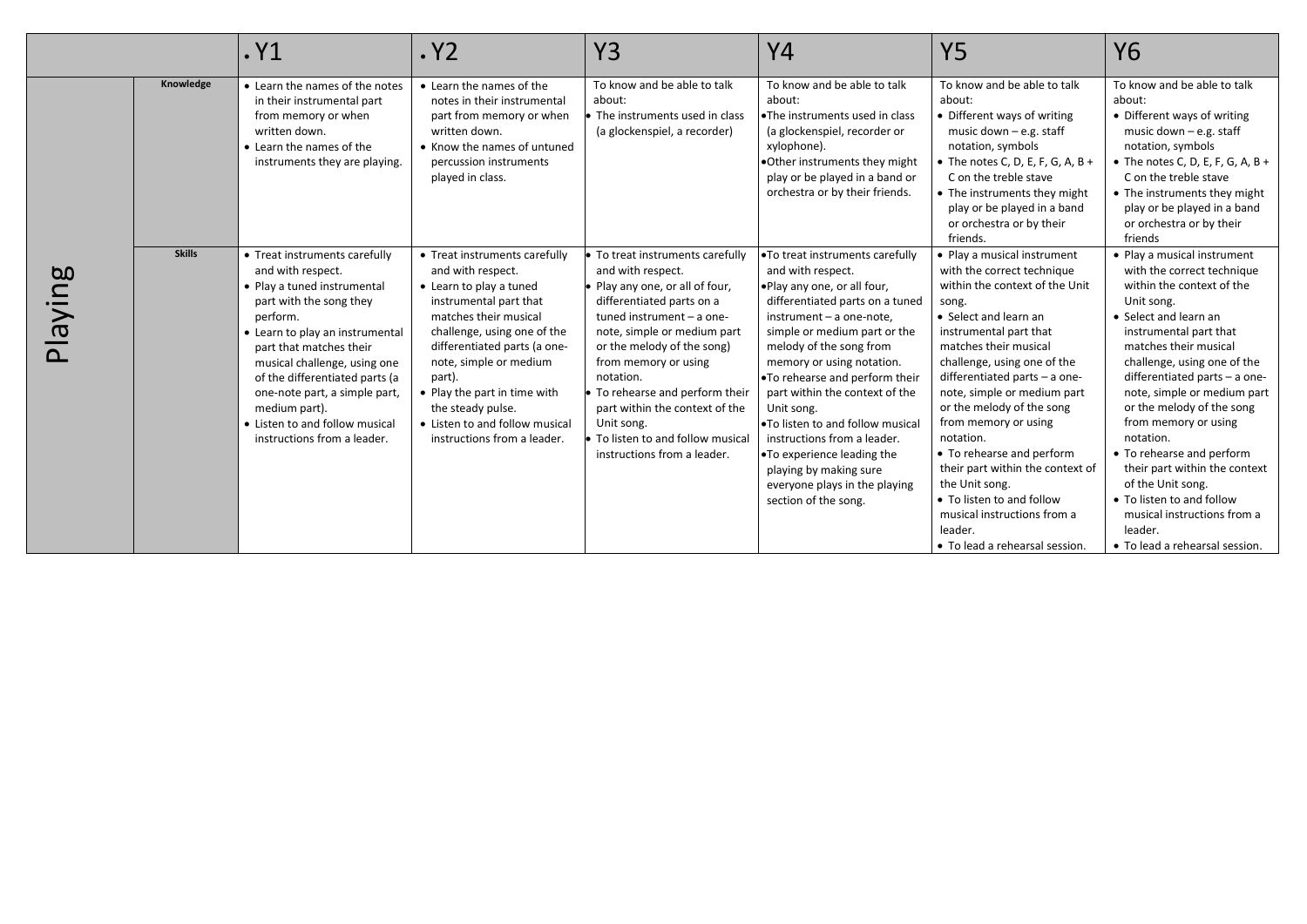|              |               | Y1                                                                                                                                                                                                                                                                                   | <b>Y2</b>                                                                                                                                                                                                                                                                               | <b>Y3</b>                                                                                                                                                                                                                                                                                                                                                                                                                                           | <b>Y4</b>                                                                                                                                                                                                                                                                                                                                                                                                                                                                                                                                                                  | <b>Y5</b>                                                                                                                                                                                                                                                                                                                                                                                                                                                                                                                                                                                                                                 | <b>Y6</b>                                                                                                                                                                                                                                                                                                                                                                                                                                                                                                                                                                                                                                                 |
|--------------|---------------|--------------------------------------------------------------------------------------------------------------------------------------------------------------------------------------------------------------------------------------------------------------------------------------|-----------------------------------------------------------------------------------------------------------------------------------------------------------------------------------------------------------------------------------------------------------------------------------------|-----------------------------------------------------------------------------------------------------------------------------------------------------------------------------------------------------------------------------------------------------------------------------------------------------------------------------------------------------------------------------------------------------------------------------------------------------|----------------------------------------------------------------------------------------------------------------------------------------------------------------------------------------------------------------------------------------------------------------------------------------------------------------------------------------------------------------------------------------------------------------------------------------------------------------------------------------------------------------------------------------------------------------------------|-------------------------------------------------------------------------------------------------------------------------------------------------------------------------------------------------------------------------------------------------------------------------------------------------------------------------------------------------------------------------------------------------------------------------------------------------------------------------------------------------------------------------------------------------------------------------------------------------------------------------------------------|-----------------------------------------------------------------------------------------------------------------------------------------------------------------------------------------------------------------------------------------------------------------------------------------------------------------------------------------------------------------------------------------------------------------------------------------------------------------------------------------------------------------------------------------------------------------------------------------------------------------------------------------------------------|
| mprovisation | Knowledge     | • Improvisation is about<br>making up your own tunes<br>on the spot.<br>• When someone improvises,<br>they make up their own tune<br>that has never been heard<br>before. It is not written<br>down and belongs to them.<br>• Everyone can improvise!                                | • Improvisation is making up<br>your own tunes on the spot.<br>• When someone improvises,<br>they make up their own<br>tune that has never been<br>heard before. It is not<br>written down and belongs<br>to them.<br>• Everyone can improvise, and<br>you can use one or two<br>notes. | To know and be able to talk<br>about improvisation:<br>Improvisation is making up<br>your own tunes on the spot<br>When someone improvises,<br>they make up their own tune<br>that has never been heard<br>before. It is not written down<br>and belongs to them<br>To know that using one or<br>two notes confidently is<br>better than using five<br>To know that if you improvise<br>using the notes you are given,<br>you cannot make a mistake | To know and be able to talk<br>about improvisation:<br>·Improvisation is making up<br>your own tunes on the spot<br>.When someone improvises,<br>they make up their own tune<br>that has never been heard<br>before. It is not written down<br>and belongs to them.<br>. To know that using one or two<br>notes confidently is better<br>than using five<br>. To know that if you improvise<br>using the notes you are given,<br>you cannot make a mistake<br>.To know that you can use<br>some of the riffs you have<br>heard in the Challenges in<br>your improvisations | • To know and be able to talk<br>about improvisation:<br>• Improvisation is making up<br>your own tunes on the spot<br>• When someone improvises,<br>they make up their own tune<br>that has never been heard<br>before. It is not written down<br>and belongs to them.<br>• To know that using one or<br>two notes confidently is better<br>than using five<br>• To know that if you<br>improvise using the notes you<br>are given, you cannot make a<br>mistake<br>. To know that you can use<br>some of the riffs you have<br>heard in the Challenges in<br>your improvisations<br>• To know three well-known<br>improvising musicians | To know and be able to talk<br>about improvisation:<br>• Improvisation is making up<br>your own tunes on the spot<br>• When someone improvises,<br>they make up their own tune<br>that has never been heard<br>before. It is not written down<br>and belongs to them.<br>• To know that using one, two<br>or three notes confidently is<br>better than using five<br>• To know that if you<br>improvise using the notes you<br>are given, you cannot make a<br>mistake<br>• To know that you can use<br>some of the riffs and licks you<br>have learnt in the Challenges<br>in your improvisations<br>• To know three well-known<br>improvising musicians |
|              | <b>Skills</b> | • Listen and clap back, then<br>listen and clap your own<br>answer (rhythms of words).<br>• Use voices and instruments,<br>listen and sing back, then<br>listen and play your own<br>answer using one or two<br>notes.<br>• Take it in turns to improvise<br>using one or two notes. | • Listen and clap back, then<br>listen and clap your own<br>answer (rhythms of words).<br>• Use voices and instruments.<br>listen and sing back, then<br>listen and play your own<br>answer using one or two<br>notes.<br>• Take it in turns to improvise<br>using one or two notes.    | Improvise using instruments in<br>the context of the song they<br>are learning to perform. Using<br>the improvisation tracks<br>provided, children will<br>complete challenges<br>Listen and copy back using<br>instruments, two different<br>notes.<br>Using your instruments, listen<br>and play your own answer<br>using two different notes.<br>Take it in turns to improvise<br>using three different notes.                                   | Improvise using instruments in<br>the context of a song they are<br>learning to perform. Use the<br>improvisation tracks provided<br>and improvise using the<br>Challenges.<br>•Listen and copy back using<br>instruments, two different<br>notes.<br>·Using your instruments, listen<br>and play your own answer<br>using two different notes.<br>•Take it in turns to improvise<br>using three different notes.                                                                                                                                                          | Improvise using instruments in<br>the context of a song to be<br>performed. Use the<br>improvisation tracks provided<br>and improvise using the<br>Challenges.<br>• Copy back using instruments.<br>Use the three notes.<br>• Question and Answer using<br>instruments. Use three<br>• notes in your answer. Always<br>start on a G.<br>• Improvise using three notes.                                                                                                                                                                                                                                                                    | • Improvise using instruments<br>in the context of a song to be<br>performed. Use the<br>improvisation tracks provided<br>and improvise using the<br>Challenges.<br>• Copy back using<br>instruments. Use the three<br>notes.<br>• Question and Answer using<br>instruments. Use three notes<br>in your answer. Always start<br>on a G.<br>• Improvise using three notes.                                                                                                                                                                                                                                                                                 |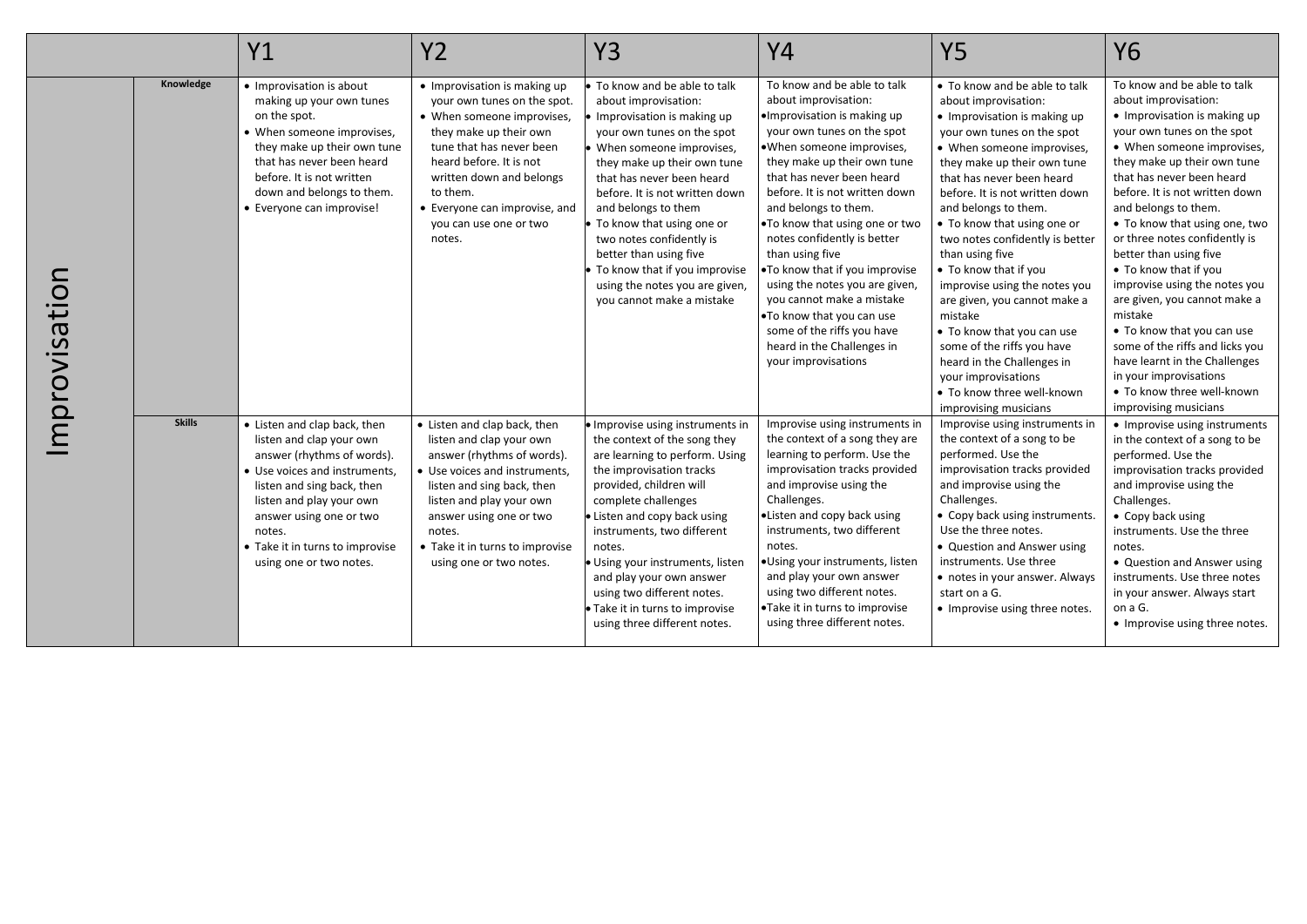|             |               | <b>Y1</b>                                                                                                                                                                | <b>Y2</b>                                                                                                                                                                                                | <b>Y3</b>                                                                                                                                                                                                                                                                                                                                                                                                                                                                                                                                              | Y4                                                                                                                                                                                                                                                                                                                                                                                                                                                                                                                                                                        | <b>Y5</b>                                                                                                                                                                                                                                                                                                                                                                                                                                                                                                                              | <b>Y6</b>                                                                                                                                                                                                                                                                                                                                                                                                                                                                                                                              |
|-------------|---------------|--------------------------------------------------------------------------------------------------------------------------------------------------------------------------|----------------------------------------------------------------------------------------------------------------------------------------------------------------------------------------------------------|--------------------------------------------------------------------------------------------------------------------------------------------------------------------------------------------------------------------------------------------------------------------------------------------------------------------------------------------------------------------------------------------------------------------------------------------------------------------------------------------------------------------------------------------------------|---------------------------------------------------------------------------------------------------------------------------------------------------------------------------------------------------------------------------------------------------------------------------------------------------------------------------------------------------------------------------------------------------------------------------------------------------------------------------------------------------------------------------------------------------------------------------|----------------------------------------------------------------------------------------------------------------------------------------------------------------------------------------------------------------------------------------------------------------------------------------------------------------------------------------------------------------------------------------------------------------------------------------------------------------------------------------------------------------------------------------|----------------------------------------------------------------------------------------------------------------------------------------------------------------------------------------------------------------------------------------------------------------------------------------------------------------------------------------------------------------------------------------------------------------------------------------------------------------------------------------------------------------------------------------|
|             | Knowledge     | • Composing is like writing a<br>story with music.<br>• Everyone can compose.                                                                                            | • Composing is like writing a<br>story with music.<br>• Everyone can compose.                                                                                                                            | To know and be able to talk<br>about:<br>A composition: music that is<br>created by you and kept in<br>some way. It's like writing a<br>story. It can be played or<br>performed again to your<br>friends.<br>Different ways of recording<br>compositions (letter names,<br>symbols, audio etc.)                                                                                                                                                                                                                                                        | To know and be able to talk<br>about:<br>• A composition: music that is<br>created by you and kept in<br>some way. It's like writing a<br>story. It can be played or<br>performed again to your<br>friends.<br>• Different ways of recording<br>compositions (letter names,<br>symbols audio etc.)                                                                                                                                                                                                                                                                        | To know and be able to talk<br>about:<br>• A composition: music that is<br>created by you and kept in<br>some way. It's like writing a<br>story. It can be played or<br>performed again to your<br>friends.<br>• A composition has pulse,<br>rhythm and pitch that work<br>together and are shaped by<br>tempo, dynamics, texture and<br>structure Notation: recognise<br>the connection between<br>sound and symbol                                                                                                                   | To know and be able to talk<br>about:<br>• A composition: music that is<br>created by you and kept in<br>some way.<br>• It's like writing a story. It can<br>be played or performed again<br>to your friends.<br>• A composition has pulse,<br>rhythm and pitch that work<br>together and are shaped by<br>tempo, dynamics, texture and<br>structure<br>• Notation: recognise the<br>connection between sound<br>and symbol                                                                                                            |
| Composition | <b>Skills</b> | • Help to create a simple<br>melody using one, two or<br>three notes.<br>• Learn how the notes of the<br>composition can be written<br>down and changed if<br>necessary. | • Help create three simple<br>melodies with the Units<br>using one, three or five<br>different notes.<br>• Learn how the notes of the<br>composition can be written<br>down and changed if<br>necessary. | · Help create at least one simple<br>melody using one, three or<br>five different notes.<br>· Plan and create a section of<br>music that can be performed<br>within the context of the unit<br>song.<br>· Talk about how it was created.<br>• Listen to and reflect upon the<br>developing composition and<br>make musical decisions about<br>pulse, rhythm, pitch, dynamics<br>and tempo.<br>Record the composition in any<br>way appropriate that<br>recognises the connection<br>between sound and symbol<br>(e.g. graphic/pictorial/<br>notation). | ● Help create at least one<br>simple melody using one,<br>three or all five different<br>notes.<br>• Plan and create a section of<br>music that can be performed<br>within the context of the unit<br>song.<br>$\bullet$ Talk about how it was<br>created.<br>• Listen to and reflect upon the<br>developing composition and<br>make musical decisions about<br>pulse, rhythm, pitch, dynamics<br>and tempo.<br>• Record the composition in<br>any way appropriate that<br>recognises the connection<br>between sound and symbol<br>(e.g. graphic/pictorial<br>notation). | • Create simple melodies using<br>up to five different notes and<br>simple rhythms that work<br>musically with the style of<br>the Unit song.<br>• Explain the keynote or home<br>note and the structure of the<br>melody.<br>• Listen to and reflect upon<br>the developing composition<br>and make musical decisions<br>about how the melody<br>connects with the song.<br>• Record the composition in<br>any way appropriate that<br>recognises the connection<br>between sound and symbol<br>(e.g. graphic/pictorial<br>notation). | • Create simple melodies<br>using up to five different notes<br>and simple rhythms that work<br>musically with the style of the<br>Unit song.<br>• Explain the keynote or home<br>note and the structure of the<br>melody.<br>• Listen to and reflect upon<br>the developing composition<br>and make musical decisions<br>about how the melody<br>connects with the song.<br>• Record the composition in<br>any way appropriate that<br>recognises the connection<br>between sound and symbol<br>(e.g. graphic/pictorial<br>notation). |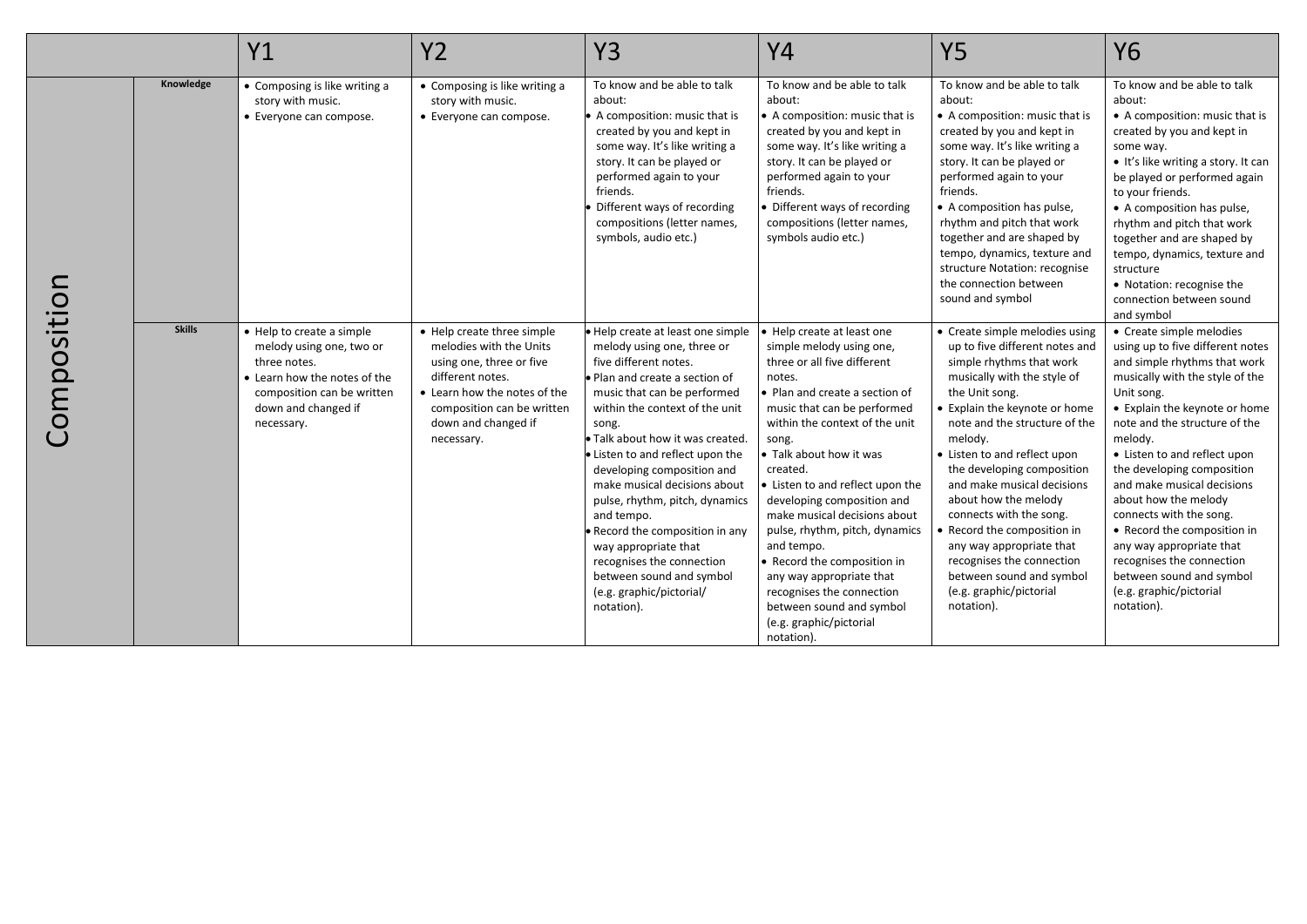|                                                        |                            | Y1                                                                                                                                                                                                                                                                                  | <b>Y2</b>                                                                                                                                                                                                                                                                                                                                                                                                                           | <b>Y3</b>                                                                                                                                                                                                                                                                                                                                                                                                                                                                                                                                                                                                                                                                                                                                                                                                                                                                                                                                                                                           | Y4                                                                                                                                                                                                                                                                                                                                                                                                                                                                                                                                                                                                                                                                                                                                                                                                                                                                                                                                                                                                                                                    | <b>Y5</b>                                                                                                                                                                                                                                                                                                                                                                                                                                                                                                                                                                                                                                                                                                                                                                                                                                                                                                                                                                                                                                                   | <b>Y6</b>                                                                                                                                                                                                                                                                                                                                                                                                                                                                                                                                                                                                                                                                                                                                                                                                                                                                                                                                                                                                                                         |
|--------------------------------------------------------|----------------------------|-------------------------------------------------------------------------------------------------------------------------------------------------------------------------------------------------------------------------------------------------------------------------------------|-------------------------------------------------------------------------------------------------------------------------------------------------------------------------------------------------------------------------------------------------------------------------------------------------------------------------------------------------------------------------------------------------------------------------------------|-----------------------------------------------------------------------------------------------------------------------------------------------------------------------------------------------------------------------------------------------------------------------------------------------------------------------------------------------------------------------------------------------------------------------------------------------------------------------------------------------------------------------------------------------------------------------------------------------------------------------------------------------------------------------------------------------------------------------------------------------------------------------------------------------------------------------------------------------------------------------------------------------------------------------------------------------------------------------------------------------------|-------------------------------------------------------------------------------------------------------------------------------------------------------------------------------------------------------------------------------------------------------------------------------------------------------------------------------------------------------------------------------------------------------------------------------------------------------------------------------------------------------------------------------------------------------------------------------------------------------------------------------------------------------------------------------------------------------------------------------------------------------------------------------------------------------------------------------------------------------------------------------------------------------------------------------------------------------------------------------------------------------------------------------------------------------|-------------------------------------------------------------------------------------------------------------------------------------------------------------------------------------------------------------------------------------------------------------------------------------------------------------------------------------------------------------------------------------------------------------------------------------------------------------------------------------------------------------------------------------------------------------------------------------------------------------------------------------------------------------------------------------------------------------------------------------------------------------------------------------------------------------------------------------------------------------------------------------------------------------------------------------------------------------------------------------------------------------------------------------------------------------|---------------------------------------------------------------------------------------------------------------------------------------------------------------------------------------------------------------------------------------------------------------------------------------------------------------------------------------------------------------------------------------------------------------------------------------------------------------------------------------------------------------------------------------------------------------------------------------------------------------------------------------------------------------------------------------------------------------------------------------------------------------------------------------------------------------------------------------------------------------------------------------------------------------------------------------------------------------------------------------------------------------------------------------------------|
| Performance                                            | Knowledge<br><b>Skills</b> | • A performance is sharing<br>music with other people,<br>called an audience.<br>•Choose a song they have<br>learnt from the Scheme and<br>perform it.<br>.They can add their ideas to the<br>performance.<br>.Record the performance and<br>say how they were feeling<br>about it. | • A performance is sharing<br>music with an audience.<br>• A performance can be a<br>special occasion and involve<br>a class, a year group or a<br>whole school.<br>• An audience can include<br>your parents and friends.<br>• Choose a song they have<br>learnt from the Scheme and<br>perform it.<br>• They can add their ideas to<br>the performance.<br>• Record the performance and<br>say how they were feeling<br>about it. | To know and be able to talk<br>about:<br>• Performing is sharing music<br>with other people, an<br>audience<br>• A performance doesn't<br>have to be a drama! It can be<br>to one person or to each<br>other<br>• You need to know and have<br>planned everything that will<br>be performed<br>• You must sing or rap the<br>words clearly and play with<br>confidence<br>• A performance can be a<br>special occasion and involve<br>an audience including of<br>people you don't know<br>• It is planned and different<br>for each occasion<br>• It involves communicating<br>feelings, thoughts and ideas<br>about the song/music<br>To choose what to perform<br>and create a programme.<br>To communicate the meaning<br>of the words and clearly<br>articulate them.<br>To talk about the best place<br>to be when performing and<br>how to stand or sit.<br>To record the performance<br>and say how they were<br>feeling, what they were<br>pleased with what they would<br>change and why. | To know and be able to talk<br>about:<br>Performing is sharing music<br>with other people, an<br>audience<br>A performance doesn't have<br>to be a drama! It can be to<br>one person or to each other<br>You need to know and have<br>planned everything that will<br>be performed<br>● You must sing or rap the<br>words clearly and play with<br>confidence<br>A performance can be a<br>special occasion and involve<br>an audience including of<br>people you don't know<br>• It is planned and different for<br>each occasion<br>• It involves communicating<br>feelings, thoughts and ideas<br>about the song/music<br>.To choose what to perform<br>and create a programme.<br>•Present a musical<br>performance designed to<br>capture the audience.<br>. To communicate the meaning<br>of the words and clearly<br>articulate them.<br>. To talk about the best place to<br>be when performing and how<br>to stand or sit.<br>.To record the performance<br>and say how they were<br>feeling, what they were<br>pleased with what they would | To know and be able to talk<br>about:<br>• Performing is sharing music<br>with other people, an<br>audience<br>• A performance doesn't have<br>to be a drama! It can be to one<br>person or to each other<br>• Everything that will be<br>performed must be planned<br>and learned<br>• You must sing or rap the<br>words clearly and play with<br>confidence<br>• A performance can be a<br>special occasion and involve<br>an audience including of<br>people you don't know<br>• It is planned and different for<br>each occasion<br>• A performance involves<br>communicating ideas,<br>thoughts and feelings about<br>the song/music<br>• To choose what to perform<br>and create a programme.<br>• To communicate the<br>meaning of the words and<br>clearly articulate them.<br>• To talk about the venue and<br>how to use it to best effect.<br>• To record the performance<br>and compare it to a previous<br>performance.<br>. To discuss and talk musically<br>about it - "What went well?"<br>and "It<br>· would have been even better<br>if?" | To know and be able to talk<br>about:<br>• Performing is sharing music<br>with an audience with belief<br>• A performance doesn't have<br>to be a drama! It can be to<br>one person or to each other<br>• Everything that will be<br>performed must be planned<br>and learned<br>• You must sing or rap the<br>words clearly and play with<br>confidence<br>• A performance can be a<br>special occasion and involve<br>an audience including of<br>people you don't know<br>• It is planned and different<br>for each occasion<br>• A performance involves<br>communicating ideas,<br>thoughts and feelings about<br>the song/music<br>• To choose what to perform<br>and create a programme.<br>• To communicate the<br>meaning of the words and<br>clearly articulate them.<br>• To talk about the venue and<br>how to use it to best effect.<br>• To record the performance<br>and compare it to a previous<br>performance.<br>• To discuss and talk musically<br>about it - "What went<br>well?" and "It would have<br>been even better if?" |
| $\boldsymbol{\sigma}$<br>$\overline{u}$<br>Key<br>Voca |                            | Pulse, rhythm, pitch, rap,<br>improvise, compose, melody,<br>bass guitar, drums, decks,<br>perform, singers, keyboard,<br>percussion, trumpets,<br>saxophones, Blues, Baroque,<br>Latin, Irish Folk, Funk, pulse,<br>rhythm, pitch, groove,<br>audience, imagination.               | Keyboard, drums, bass,<br>electric guitar, saxophone,<br>trumpet, pulse, rhythm, pitch,<br>improvise, compose, audience,<br>question and answer, melody,<br>dynamics, tempo,<br>perform/performance,<br>audience, rap, Reggae,<br>glockenspiel.                                                                                                                                                                                     | Structure, intro/introduction,<br>verse, chorus, improvise,<br>compose, pulse, rhythm,<br>pitch, tempo, dynamics, bass,<br>drums, guitar, keyboard,<br>synthesizer, hook, melody,<br>texture, structure, electric<br>guitar, organ, backing vocals,<br>hook, riff, melody, Reggae,<br>pentatonic scale, imagination,<br>Disco.                                                                                                                                                                                                                                                                                                                                                                                                                                                                                                                                                                                                                                                                      | change and why.<br>Keyboard, electric guitar, bass,<br>drums, improvise, compose,<br>melody, pulse, rhythm, pitch,<br>tempo, dynamics, texture,<br>structure, compose, improvise,<br>hook, riff, melody, solo,<br>pentatonic scale, unison, rhythm<br>patterns, musical style, rapping,<br>lyrics, choreography,<br>digital/electronic sounds,<br>turntables, synthesizers, by ear,<br>notation, backing vocal, piano,<br>organ, acoustic guitar,<br>percussion, birdsong, civil rights,<br>racism, equality.                                                                                                                                                                                                                                                                                                                                                                                                                                                                                                                                         | Rock, bridge, backbeat, amplifier,<br>chorus, bridge, riff, hook,<br>improvise, compose, appraising,<br>Bossa Nova, syncopation,<br>structure, Swing, tune/head, note<br>values, note names, Big bands,<br>pulse, rhythm, solo, ballad, verse,<br>interlude, tag ending, strings,<br>piano, guitar, bass, drums, melody,<br>cover, Old-school Hip Hop, Rap,<br>riff, synthesizer, deck, backing<br>loops, Funk, scratching, unison,<br>melody, cover, pitch, tempo,<br>dynamics, timbre, texture, Soul,<br>groove, riff, bass line, brass<br>section, harmony, melody.                                                                                                                                                                                                                                                                                                                                                                                                                                                                                      | style indicators, melody,<br>compose, improvise, cover,<br>pulse, rhythm, pitch, tempo,<br>dynamics, timbre, texture,<br>structure, dimensions of<br>music, Neo Soul, producer,<br>groove, Motown, hook, riff,<br>solo, Blues, Jazz,<br>improvise/improvisation, by<br>ear, melody, riff, solo,<br>ostinato, phrases, unison,<br>Urban Gospel, civil rights,<br>gender equality, unison,<br>harmony.                                                                                                                                                                                                                                                                                                                                                                                                                                                                                                                                                                                                                                              |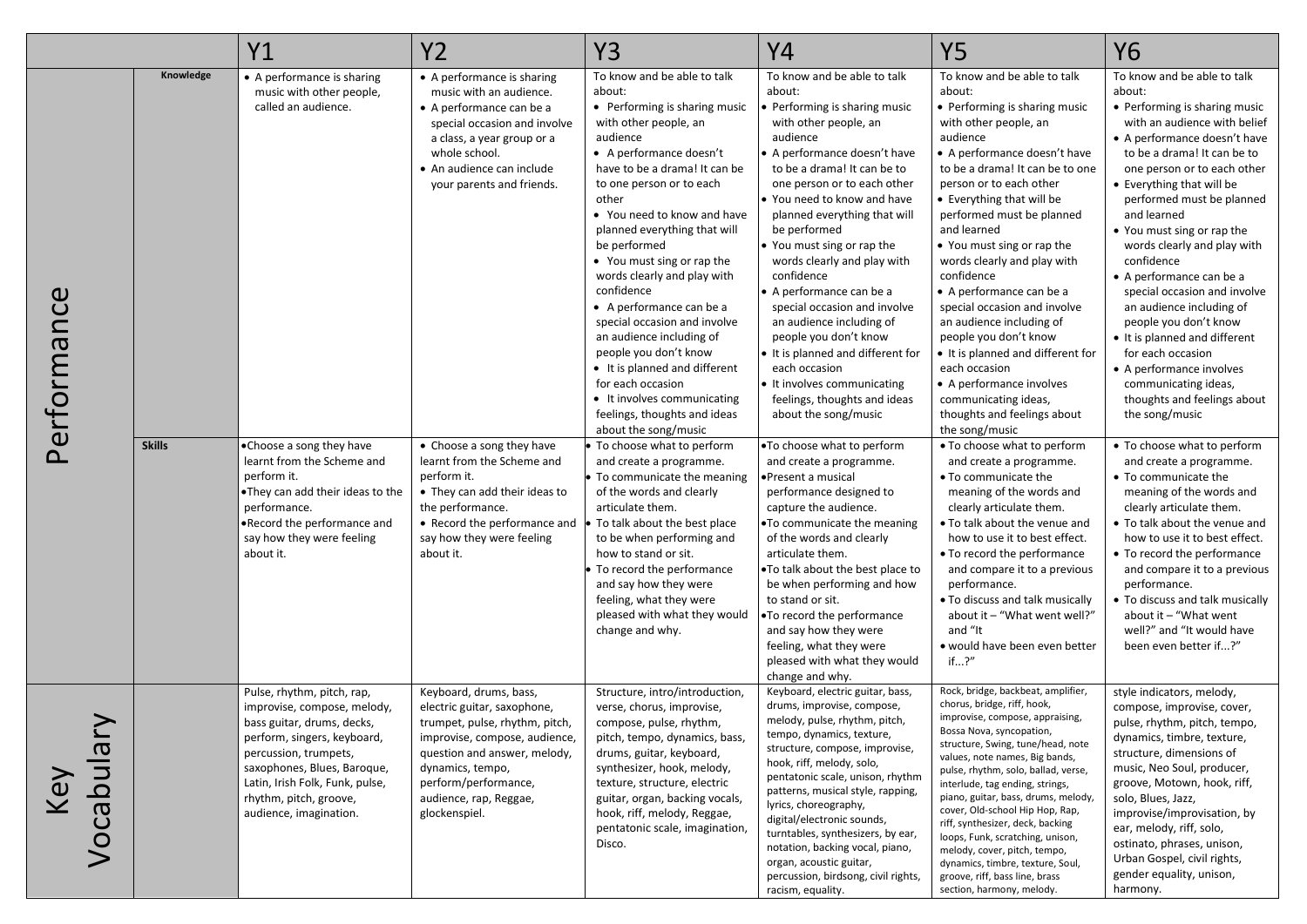| Year 1                       | Unit 1                                           | Unit 2                                                       | Unit 3                                                           | Unit 4                                                      | Unit 5                                     | Unit 6                                                                                                          |
|------------------------------|--------------------------------------------------|--------------------------------------------------------------|------------------------------------------------------------------|-------------------------------------------------------------|--------------------------------------------|-----------------------------------------------------------------------------------------------------------------|
| Unit Title                   | Hey You                                          | Rhythm In The Way<br>We Walk and The<br>Banana Rap           | In the Groove                                                    | Round and Round                                             | Your Imagination                           | Reflect, Rewind &<br>Replay                                                                                     |
| Unit Theme                   | How pulse, rhythm<br>and pitch work<br>together. | Pulse, rhythm and<br>pitch, rapping,<br>dancing and singing. | How to be in the<br>groove with<br>different styles of<br>music. | Pulse, rhythm and<br>pitch in different<br>styles of music. | Using your<br>imagination.                 | The history of music,<br>look back and<br>consolidate your<br>learning, learn some of<br>the language of music. |
| <b>Style of Main</b><br>Song | Old School Hip-Hop                               | Reggae Blues,                                                | Baroque,                                                         | Latin, Bhangra, Folk,<br>Funk                               | Bossa Nova Pop                             | Classical                                                                                                       |
|                              |                                                  | Rhythm In The Way We                                         | In The Groove by                                                 | Round and Round by                                          |                                            |                                                                                                                 |
| Main Song and                | Hey You! By Joanna<br>Mangona                    | Walk and The Banana                                          | Joanna Mangona                                                   | Joanna Mangona                                              | Your Imagination by<br>Joanna Mangona and  | Reflect, Rewind and<br>Replay                                                                                   |
|                              |                                                  | Rap by Joanna                                                |                                                                  |                                                             | Pete Readman                               |                                                                                                                 |
| Supporting                   | Me, Myself And I by De La<br>Soul                | Mangona and Jane<br>Sebba                                    | How Blue Can You Get by<br>B.B. King (Blues)                     | Livin' La Vida Loca by<br>Ricky Martin (Latin/Pop)          | Supercalifragilisticexpialid               | A Song Before Sunrise by<br>Frederick Delius - 20th                                                             |
| Songs                        |                                                  |                                                              |                                                                  |                                                             | ocious from Mary Poppins                   | Century                                                                                                         |
|                              | Fresh Prince Of Bel-Air by                       | The Planets, Mars by                                         | Let The Bright Seraphim                                          | Imperial War March by                                       |                                            |                                                                                                                 |
|                              | Will Smith                                       | <b>Gustav Holst (Classical)</b>                              | by Handel (Baroque)                                              | John Williams (Film)                                        | Pure Imagination from<br>Willy Wonka & The | The Firebird by Igor<br>Stravinsky - 20th Century                                                               |
|                              | Rapper's Delight by The                          | <b>Tubular Bells by Mike</b>                                 | Livin' La Vida Loca by                                           | It Had Better Be Tonight                                    | Chocolate Factory                          | The Bird by Sergei                                                                                              |
|                              | Sugarhill Gang                                   | Oldfield (Pop)                                               | Ricky Martin (Latin/Pop)                                         | by Michael Bublé<br>(Latin/Big Band)                        | Soundtrack                                 | Prokofiev - 20th Century                                                                                        |
|                              | U Can't Touch This by MC                         | The Banana Rap by Jane                                       | Jai Ho by J.R. Rahman                                            |                                                             | Daydream Believer by The                   | Grand March from Aida by                                                                                        |
|                              | Hammer                                           | Sebba (Hip Hop)                                              | (Bhangra/Bollywood)                                              | Why Don't You by                                            | Monkees                                    | Giuseppe Verdi - Classical                                                                                      |
|                              | It's Like That by Run DMC                        | Happy by Pharrell Williams                                   | Lord Of The Dance by                                             | Gramophonedzie (Big<br>Band/Dance)                          | <b>Rainbow Connection from</b>             | Bolero by Maurice Ravel -                                                                                       |
|                              |                                                  | (Pop)                                                        | Ronan Hardiman (Irish)                                           |                                                             | The Muppet Movie                           | 20th Century                                                                                                    |
|                              |                                                  | When I'm 64 by The                                           | Diggin' On James Brown                                           | Oya Como Va by Santana<br>(Latin/Jazz                       | A Whole New World from                     | The Lamb by John Tavener                                                                                        |
|                              |                                                  | Beatles (Pop)                                                | by Tower Of Power (Funk)                                         |                                                             | Aladdin                                    | - Contemporary                                                                                                  |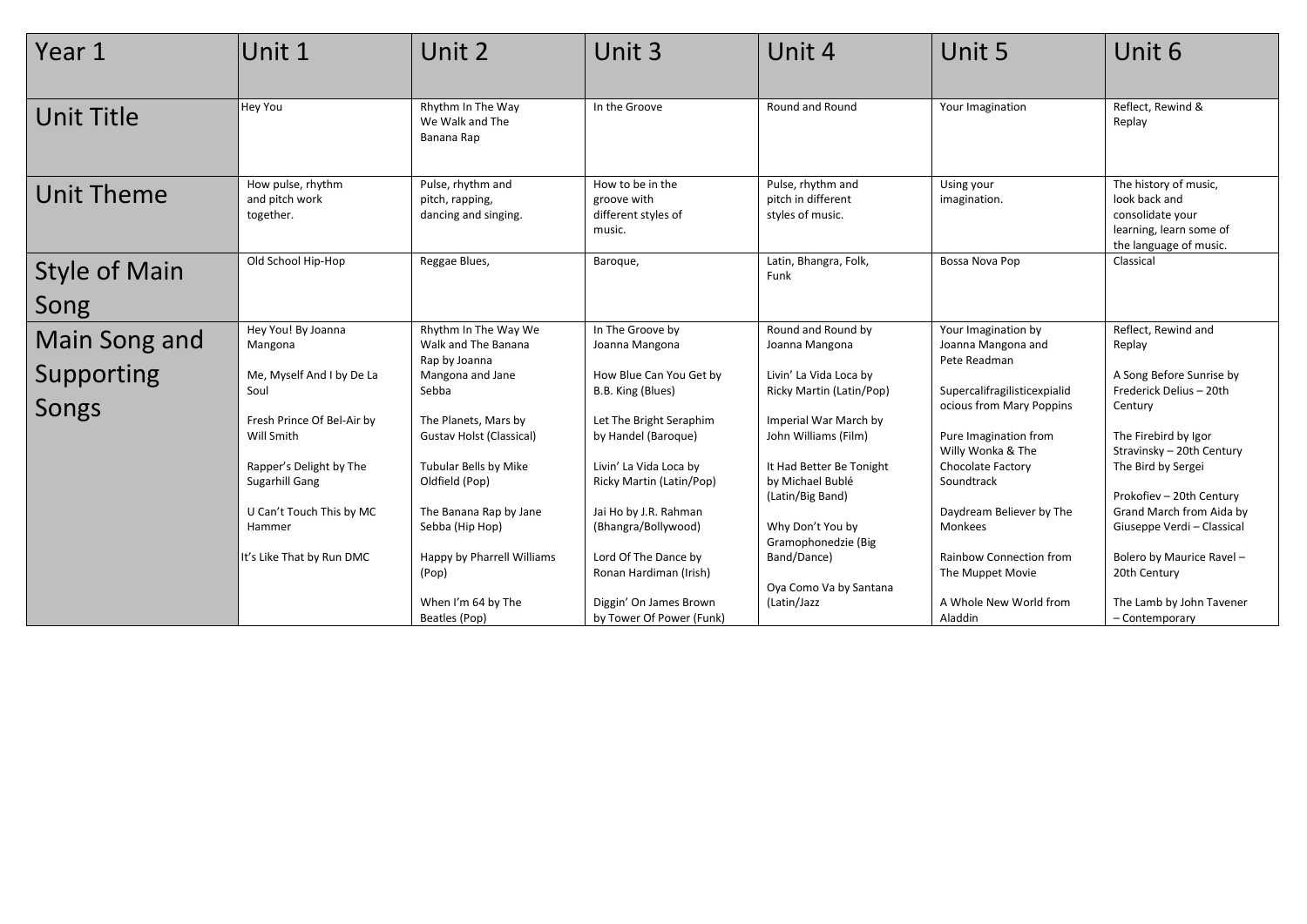| Year 2                               | Unit 1                                                                                                                                                                                                                                                          | Unit 2                                                                                                                                                                                                                                                                           | Unit 3                                                                                                                                                                                                                                                         | Unit 4                                                                                                                                                                                | Unit 5                                                                                                                                                                                                                                                                                  | Unit 6                                                                                                                                                                                                                                                                                                                                                                                                                                                 |
|--------------------------------------|-----------------------------------------------------------------------------------------------------------------------------------------------------------------------------------------------------------------------------------------------------------------|----------------------------------------------------------------------------------------------------------------------------------------------------------------------------------------------------------------------------------------------------------------------------------|----------------------------------------------------------------------------------------------------------------------------------------------------------------------------------------------------------------------------------------------------------------|---------------------------------------------------------------------------------------------------------------------------------------------------------------------------------------|-----------------------------------------------------------------------------------------------------------------------------------------------------------------------------------------------------------------------------------------------------------------------------------------|--------------------------------------------------------------------------------------------------------------------------------------------------------------------------------------------------------------------------------------------------------------------------------------------------------------------------------------------------------------------------------------------------------------------------------------------------------|
| <b>Unit Title</b>                    | Hands, Feet, Heart                                                                                                                                                                                                                                              | Ho, Ho, Ho                                                                                                                                                                                                                                                                       | I Wanna Play in a<br><b>Band</b>                                                                                                                                                                                                                               | Zootime                                                                                                                                                                               | <b>Friendship Song</b>                                                                                                                                                                                                                                                                  | Reflect, Rewind &<br>Replay                                                                                                                                                                                                                                                                                                                                                                                                                            |
| Unit Theme                           | South African music                                                                                                                                                                                                                                             | Festivals and<br>Christmas                                                                                                                                                                                                                                                       | Playing together in a<br>band                                                                                                                                                                                                                                  | Reggae and animals                                                                                                                                                                    | A song about being<br>friends                                                                                                                                                                                                                                                           | The history of<br>music, look back<br>and consolidate<br>your learning, learn<br>some of the<br>language of music                                                                                                                                                                                                                                                                                                                                      |
| <b>Style of Main</b><br>Song         | Afropop, South<br>African                                                                                                                                                                                                                                       | A song with rapping<br>and improvising for<br>Christmas                                                                                                                                                                                                                          | Rock                                                                                                                                                                                                                                                           | Reggae                                                                                                                                                                                | Pop                                                                                                                                                                                                                                                                                     | Classical                                                                                                                                                                                                                                                                                                                                                                                                                                              |
| Main Song and<br>Supporting<br>Songs | Hands, Feet, Heart by<br>Joanna Mangona<br>The Click Song sung by<br>Miriam Makeba<br>The Lion Sleeps Tonight<br>sung by Soweto Gospel<br>Choir<br>Bring Him Back by Hugh<br>Masekela<br>You Can Call Me Al by<br>Paul Simon<br>Hlokoloza by Arthur<br>Mafokate | Ho, Ho, Ho by Joanna<br>Mangona<br><b>Bring Him Back Home</b><br>(Nelson Mandela) by<br>Hugh Masekela<br>(Freedom Song)<br><b>Suspicious Minds by</b><br>Elvis Presley (Pop)<br>Sir Duke by Stevie<br>Wonder (Funk)<br>Fly Me To The Moon by<br>Frank Sinatra (Big<br>Band/Jazz) | I Wanna Play in a<br><b>Band</b><br>by Joanna Mangona<br>We Will Rock You by<br>Queen<br>Smoke On The Water by<br>Deep Purple<br>Rockin' All Over The<br>World by Status Quo<br>Johnny B.Goode by<br>Chuck Berry<br>I Saw Her Standing<br>There by The Beatles | Zootime by Joanna<br>Mangona<br>Kingston Town by UB40<br>Shine by ASWAD<br>IGY by Donald Fagen<br>Feel Like Jumping by<br>Marcia Griffiths<br>I Can See Clearly Now by<br>Jimmy Cliff | Count On Me by Bruno<br>Mars<br>We Go Together (from<br>the Grease soundtrack)<br>You Give A Little Love<br>(from Bugsy Malone)<br>That's What Friends Are<br>For by Gladys Knight,<br>Stevie Wonder, Dionne<br>Warwick with Elton John<br>You've Got A Friend In<br>Me by Randy Newman | Peer Gynt Suite: Anitras<br>Dance by Edvard Grieg<br>Romantic<br><b>Brandenburg Concerto</b><br><b>No</b><br>1 by Johann Sebastian<br>Bach - Baroque<br>From The Diary Of A Fly<br>by Béla Bartók - 20 <sup>th</sup><br>Century<br>Fantasia On<br>Greensleeves<br>by Ralph Vaughn<br>Williams - 20th century<br>Dance of The Sugar<br>Plum Fairy by Pytor<br>Tchaikovsky<br>- Romantic<br>The Robots (Die<br>Roboter)<br>by Kraftwerk-<br>Contemporary |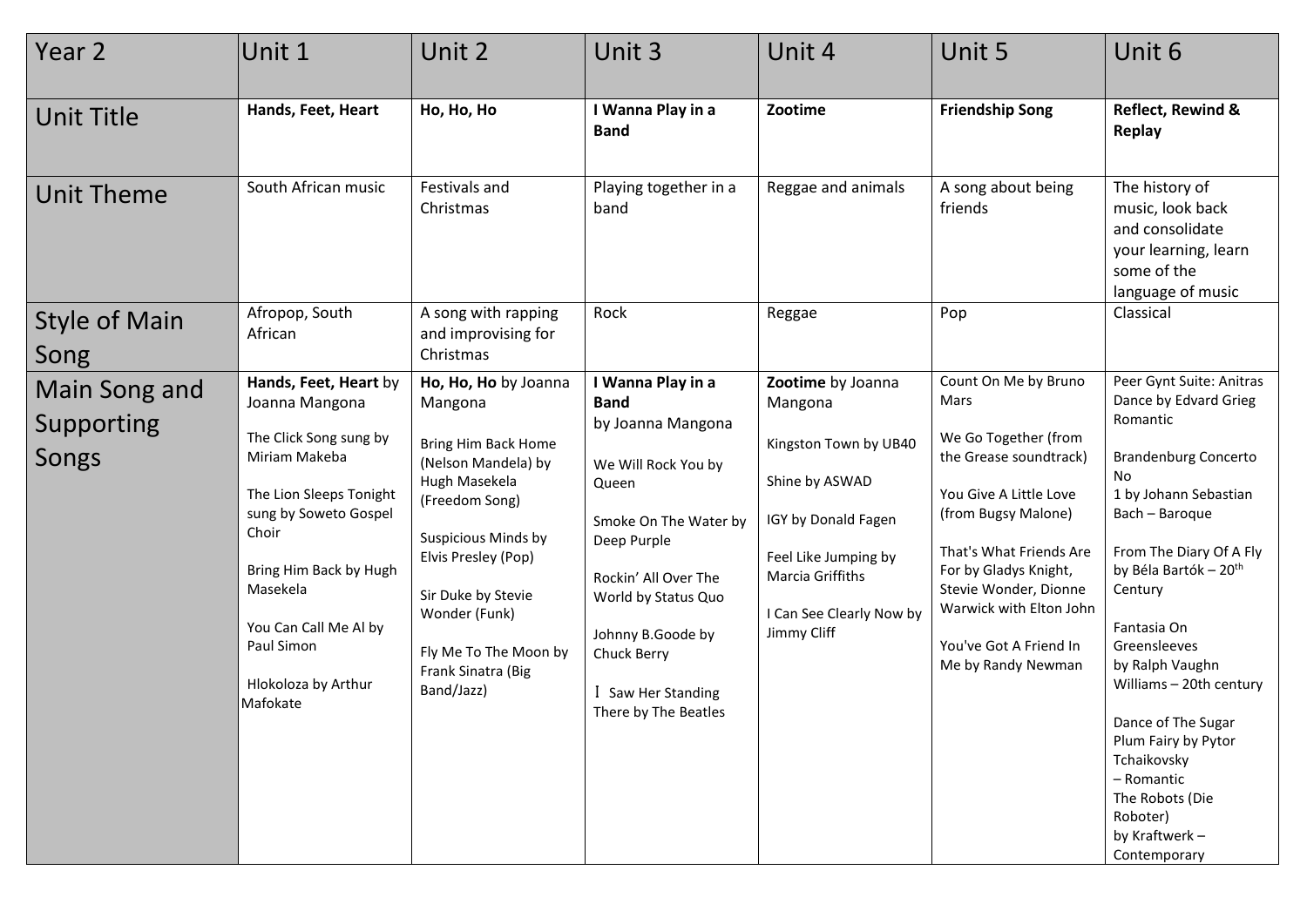| Year 3                               | Unit 1                                                                                                                                                                                                                                                                                                     | Unit 2                                                                                                                                            | Unit 3                                                                                                                                                                                                                                             | Unit 4                                                                                                                                                                                                                                    | Unit 5                                                                                                                                                                                                                                                            | Unit 6                                                                                                                                                                                                                                                                                                                                                                                                                                                                   |
|--------------------------------------|------------------------------------------------------------------------------------------------------------------------------------------------------------------------------------------------------------------------------------------------------------------------------------------------------------|---------------------------------------------------------------------------------------------------------------------------------------------------|----------------------------------------------------------------------------------------------------------------------------------------------------------------------------------------------------------------------------------------------------|-------------------------------------------------------------------------------------------------------------------------------------------------------------------------------------------------------------------------------------------|-------------------------------------------------------------------------------------------------------------------------------------------------------------------------------------------------------------------------------------------------------------------|--------------------------------------------------------------------------------------------------------------------------------------------------------------------------------------------------------------------------------------------------------------------------------------------------------------------------------------------------------------------------------------------------------------------------------------------------------------------------|
| <b>Unit Title</b>                    | <b>Spirit Fly</b>                                                                                                                                                                                                                                                                                          | Glockenspiel<br>Stage 1                                                                                                                           | <b>Three Little Birds</b>                                                                                                                                                                                                                          | <b>The Dragon Song</b>                                                                                                                                                                                                                    | <b>Bringing Us Together</b>                                                                                                                                                                                                                                       | <b>Reflect, Rewind</b><br>& Replay                                                                                                                                                                                                                                                                                                                                                                                                                                       |
| <b>Unit Theme</b>                    | <b>RnB</b>                                                                                                                                                                                                                                                                                                 | N/A                                                                                                                                               | Reggae                                                                                                                                                                                                                                             | A Pop song that tells a<br>story                                                                                                                                                                                                          | Disco                                                                                                                                                                                                                                                             | Classical                                                                                                                                                                                                                                                                                                                                                                                                                                                                |
| <b>Style of Main</b><br>Song         | RnB and other styles                                                                                                                                                                                                                                                                                       | Exploring & developing playing<br>skills                                                                                                          | Reggae and animals                                                                                                                                                                                                                                 | Music from around the world,<br>celebrating our differences<br>and being kind to one another                                                                                                                                              | Disco, friendship, hope and<br>unity                                                                                                                                                                                                                              | The history of music, look back<br>and consolidate your learning,<br>learn some of the language of<br>music                                                                                                                                                                                                                                                                                                                                                              |
| Main Song and<br>Supporting<br>Songs | Let Your Spirit Fly by<br>Joanna Mangona<br>Colonel Bogey March<br>by Kenneth Alford<br>(Film)<br>Consider Yourself<br>from the musical<br>'Oliver!' (Musicals)<br>Ain't No Mountain<br>High Enough by<br>Marvin Gaye<br>(Motown)<br>You're The First, The<br>Last, My Everything<br>by Barry White (Soul) | <b>Glockenspiel Stage 1</b><br>Easy E<br>Strictly D<br><b>Drive</b><br>D-E-F-initely<br>Roundabout<br>March of the Golden<br>Guards<br>Portsmouth | Three Little Birds by<br><b>Bob Marley</b><br>Jamming by Bob<br>Marley<br>Small People by Ziggy<br>Marley<br>54-56 Was My<br>Number by Toots and<br>The Maytals<br>Ram Goat Liver by<br>Pluto Shervington<br>Our Day Will Come by<br>Amy Winehouse | The Dragon Song by<br>Joanna Mangona and<br>Pete Readman<br>Birdsong - Chinese Folk<br>Music<br>Vaishnava Java - A<br>Hindu Song<br>A Turkish Traditional<br>Tune<br>Aitutaki Drum Dance from<br>Polynesia<br>Zebaidir Song from<br>Sudan | <b>Bringing Us Together by</b><br>Joanna Mangona and<br>Pete Readman<br>Good Times by Nile<br>Rodgers<br>Ain't Nobody by Chaka<br>Khan<br>We Are Family by Sister<br>Sledge<br>Ain't No Stopping Us<br>Now by McFadden and<br>Whitehead<br>Car Wash by Rose Royce | <b>Reflect, Rewind and</b><br>Replay<br>L'Homme Arme by<br>Robert Morton - Early<br>Music<br>Les Tricoteuses (The<br>Knitters) - Baroque<br>The Clock: II Andante by<br>Franz Joseph Haydn-<br>Classical<br>Piano Concerto: Allegro<br>Maestoso (Tempo Guisto)<br>by Franz Liszt - Romantic<br>Prelude A L'Apres-Midi<br>d'un Faune by Claude<br>Debussy - 20th century<br>Music for Large and<br><b>Small Ensembles</b><br>(opening) by Kenny<br>Wheeler - Contemporary |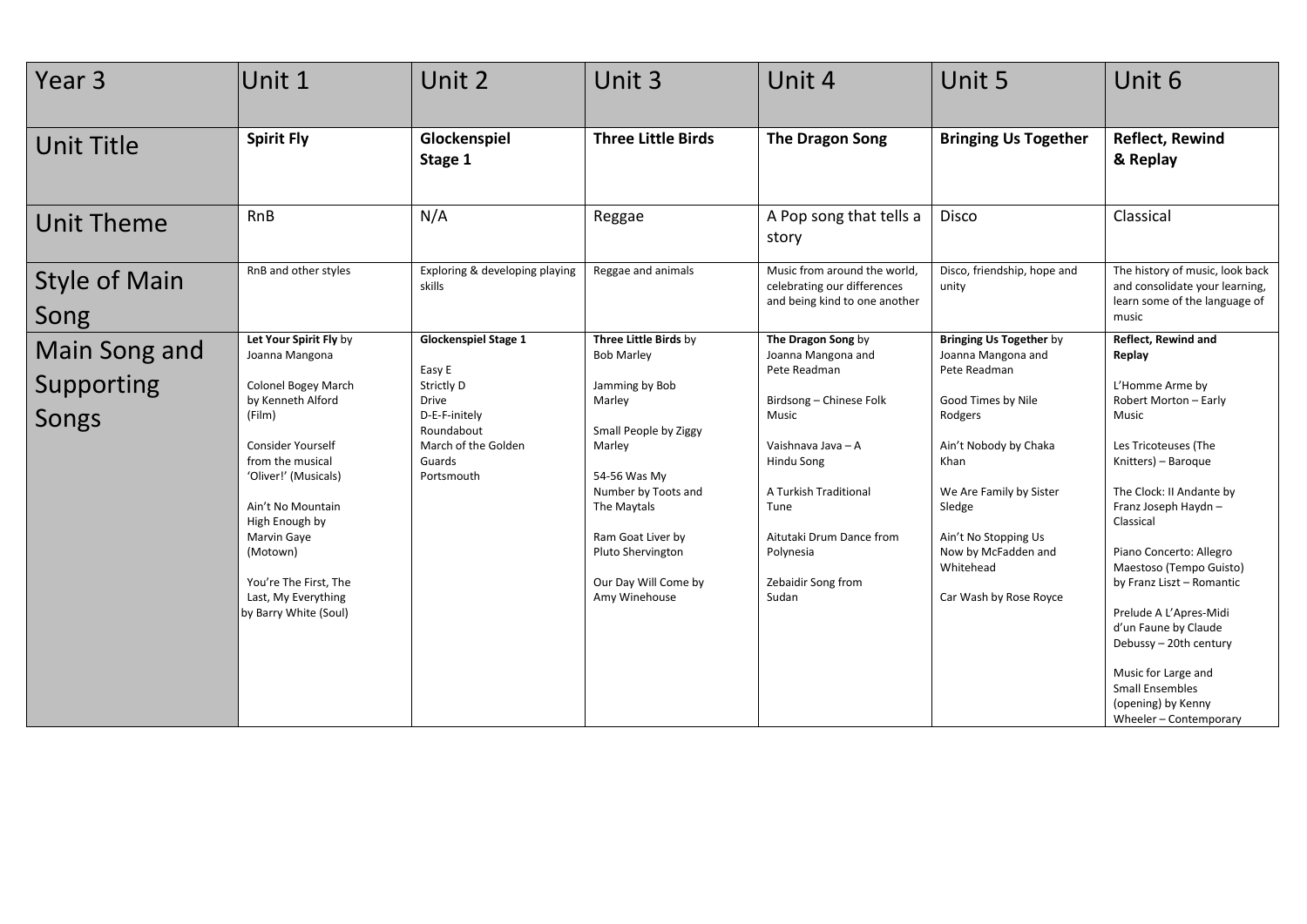| Unit 1                                                                                                                                                                               | Unit 2                                                                                                                                                                             | Unit 3                                                                                                                                                                                                                                                                                                                                  | Unit 4                                                                                                                                                                                                                                                                                                                                       | Unit 5                                                                                                                                                                                                              | Unit 6                                                                                                                                                                                                                                                                                                                                                                             |
|--------------------------------------------------------------------------------------------------------------------------------------------------------------------------------------|------------------------------------------------------------------------------------------------------------------------------------------------------------------------------------|-----------------------------------------------------------------------------------------------------------------------------------------------------------------------------------------------------------------------------------------------------------------------------------------------------------------------------------------|----------------------------------------------------------------------------------------------------------------------------------------------------------------------------------------------------------------------------------------------------------------------------------------------------------------------------------------------|---------------------------------------------------------------------------------------------------------------------------------------------------------------------------------------------------------------------|------------------------------------------------------------------------------------------------------------------------------------------------------------------------------------------------------------------------------------------------------------------------------------------------------------------------------------------------------------------------------------|
| Mamma Mia Reflect,                                                                                                                                                                   | <b>Glockenspiel 2</b>                                                                                                                                                              | Stop!                                                                                                                                                                                                                                                                                                                                   | Lean On Me                                                                                                                                                                                                                                                                                                                                   | <b>Blackbird</b>                                                                                                                                                                                                    | <b>Rewind &amp;</b><br>Replay                                                                                                                                                                                                                                                                                                                                                      |
| Pop                                                                                                                                                                                  | Mixed styles                                                                                                                                                                       | Grime                                                                                                                                                                                                                                                                                                                                   | Gospel                                                                                                                                                                                                                                                                                                                                       | The Beatles/Pop                                                                                                                                                                                                     | Classical                                                                                                                                                                                                                                                                                                                                                                          |
| ABBA's music                                                                                                                                                                         | <b>Exploring and</b><br>developing playing<br>skills using the<br>glockenspiel                                                                                                     | Writing lyrics linked to<br>a theme                                                                                                                                                                                                                                                                                                     | Soul/Gospel music<br>and helping one<br>another                                                                                                                                                                                                                                                                                              | The Beatles, equality<br>and civil rights                                                                                                                                                                           | The history of music,<br>look back and<br>consolidate your<br>learning, learn some<br>of the language of<br>music.                                                                                                                                                                                                                                                                 |
| Mamma Mia by ABBA<br>ABBA's music:<br>Dancing Queen by ABBA<br>The Winner Takes It All<br>by ABBA<br>Waterloo by ABBA<br>Super Trouper by ABBA<br>Thank You For The<br>Music by ABBA | <b>Glockenspiel Stage 2</b><br>Mardi Gras Groovin'<br>Two-Way Radio<br>Flea, Fly, Mosquito<br>Rigadoon<br>Mamma Mia<br>Portsmouth<br>Strictly D<br>Play Your Music<br><b>Drive</b> | Stop! by Joanna<br>Mangona<br>Gotta Be Me performed<br>by Secret Agent 23<br>Skidoo (Hip Hop)<br>Radetzky Marsch by<br>Strauss (Classical)<br>Can't Stop The Feeling!<br>By Justin Timberlake<br>(Pop)<br>Libertango by Astor<br>Piazzolla (Tango)<br>Mas Que Nada<br>performed by Sérgio<br>Mendes featuring<br><b>Black Eyed Peas</b> | Lean On Me sung by<br><b>Bill Withers</b><br>He Still Loves Me by<br>Walter Williams and<br>Beyoncé (Gospel)<br>Shackles (Praise You) by<br>Mary Mary (Gospel)<br>Amazing Grace by Elvis<br>Presley (Gospel)<br>Ode To Joy Symphony<br>No9 by Beethoven<br>(Romantic-Western<br>Classical)<br>Lean On Me by The ACM<br>Gospel Choir (Gospel) | <b>Blackbird by The</b><br><b>Beatles</b><br>Yellow Submarine by<br>The Beatles<br>Hey Jude by The Beatles<br>Can't Buy Me Love by<br>The Beatles<br>Yesterday by The<br><b>Beatles</b><br>Let It Be by The Beatles | Reflect, Rewind &<br><b>Replay</b><br>La Quinta Estampie Real<br>anon 13th century (Early<br>Music)<br>The Arrival Of The<br>Queen Of Sheba by<br>Handel (Baroque)<br>Moonlight Sonata by<br>Beethoven (Romantic)<br><b>Bridal Chorus (Wedding</b><br>March) by Wagner<br>(Romantic)<br>Rhapsody In Blue by<br>Gershwin (20th Century)<br>Einstein On The Beach<br>by Philip Glass |
|                                                                                                                                                                                      |                                                                                                                                                                                    |                                                                                                                                                                                                                                                                                                                                         |                                                                                                                                                                                                                                                                                                                                              |                                                                                                                                                                                                                     |                                                                                                                                                                                                                                                                                                                                                                                    |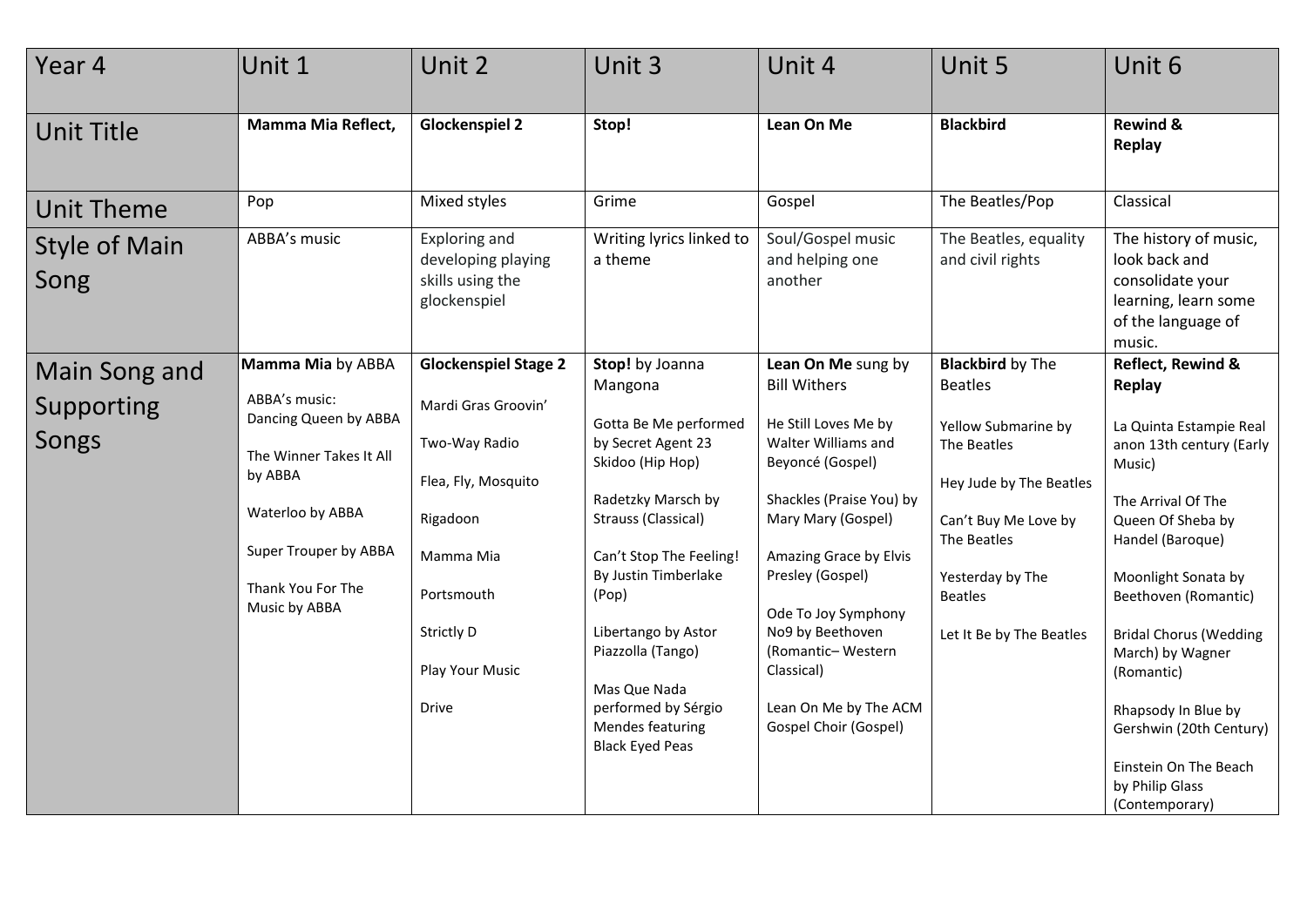| Year 5                               | Unit 1                                                                                                                                                                                                                      | Unit 2                                                                                                                                                            | Unit 3                                                                                                                                                                                           | Unit 4                                                                                                                                                                                                       | Unit 5                                                                                                                                                                                                                                                                                                                             | Unit 6                                                                                                                                                                                                                                                                                                                                                                                                              |
|--------------------------------------|-----------------------------------------------------------------------------------------------------------------------------------------------------------------------------------------------------------------------------|-------------------------------------------------------------------------------------------------------------------------------------------------------------------|--------------------------------------------------------------------------------------------------------------------------------------------------------------------------------------------------|--------------------------------------------------------------------------------------------------------------------------------------------------------------------------------------------------------------|------------------------------------------------------------------------------------------------------------------------------------------------------------------------------------------------------------------------------------------------------------------------------------------------------------------------------------|---------------------------------------------------------------------------------------------------------------------------------------------------------------------------------------------------------------------------------------------------------------------------------------------------------------------------------------------------------------------------------------------------------------------|
| <b>Unit Title</b>                    | Livin' On a Prayer                                                                                                                                                                                                          | Classroom Jazz 1                                                                                                                                                  | <b>Make You Feel My</b><br>Love                                                                                                                                                                  | The Fresh Prince of<br><b>Bel-Air</b>                                                                                                                                                                        | Dancing in the<br><b>Street</b>                                                                                                                                                                                                                                                                                                    | <b>Reflect, Rewind</b><br>& Replay                                                                                                                                                                                                                                                                                                                                                                                  |
| <b>Unit Theme</b>                    | Rock                                                                                                                                                                                                                        | Bossa Nova and<br>Swing                                                                                                                                           | Pop Ballads                                                                                                                                                                                      | Old-School Hip-Hop                                                                                                                                                                                           | Motown                                                                                                                                                                                                                                                                                                                             | Classical                                                                                                                                                                                                                                                                                                                                                                                                           |
| <b>Style of Main</b><br>Song         | Rock                                                                                                                                                                                                                        | Anthems Jazz and<br>Improvisation                                                                                                                                 | Pop Ballads                                                                                                                                                                                      | Old School Hip-Hop                                                                                                                                                                                           | Motown                                                                                                                                                                                                                                                                                                                             | The history of<br>music, look back<br>and consolidate<br>your learning,<br>learn some of the<br>language of<br>music                                                                                                                                                                                                                                                                                                |
| Main Song and<br>Supporting<br>Songs | Prayer by Bon Jovi<br>We Will Rock You by<br>Queen<br>Smoke On The Water by<br>Deep Purple<br>Rockin' All Over The<br>World by Status Quo<br>Johnny B.Goode by<br>Chuck Berry<br>I Saw Her Standing<br>There by The Beatles | Classroom Jazz by lan<br>Gray<br>Desafinado by Stan Getz<br>(Swing)<br>Cotton Tail by Ben<br>Webster<br>5 Note Swing by Ian<br>Gray<br>Perdido by Woody<br>Herman | To Make You Feel My<br>Love sung by Adele<br>Make You Feel My Love<br>by Bob Dylan<br>So Amazing by Luther<br>Vandross<br>Hello by Lionel Ritchie<br>The Way You Look<br>Tonight by Tony Bennett | <b>Fresh Prince of Bel-</b><br>Air rapped by Will<br>Smith<br>Me Myself and I by De<br>La Soul<br>Ready or Not by Fugees<br>Rapper's Delight by The<br>Sugarhill Gang<br>U Can't Touch This by M<br>C Hammer | Dancing in the Street<br>sung by Martha and<br>The Vandellas<br>I can't Help Myself<br>(Sugar Pie Honey Bunch)<br>by The Four Tops<br>I Heard it Through the<br>Grapevine by Marvin<br>Gaye<br>Ain't No Mountain High<br>Enough sung by Marvin<br>Gaye and Tammi Terrell<br>You Are the Sunshine of<br>My Life by Stevie<br>Wonder | Reflect, Rewind & Replay<br>Music from Compline -<br>Traditional - Early Music<br>Dido and Aeneas: Overture<br>by<br>Henry Purcell - Baroque<br>Symphony No. 5 in C minor<br>(allegro con brio) by<br>Ludwig Van Beethoven-<br>Classical<br>Minute Waltz in D-flat by<br>Chopin - Romantic<br>Central Park in the Dark by<br>Charles Edward Ives - 20th<br>Century<br>Clapping Music by Steve<br>Reich-Contemporary |